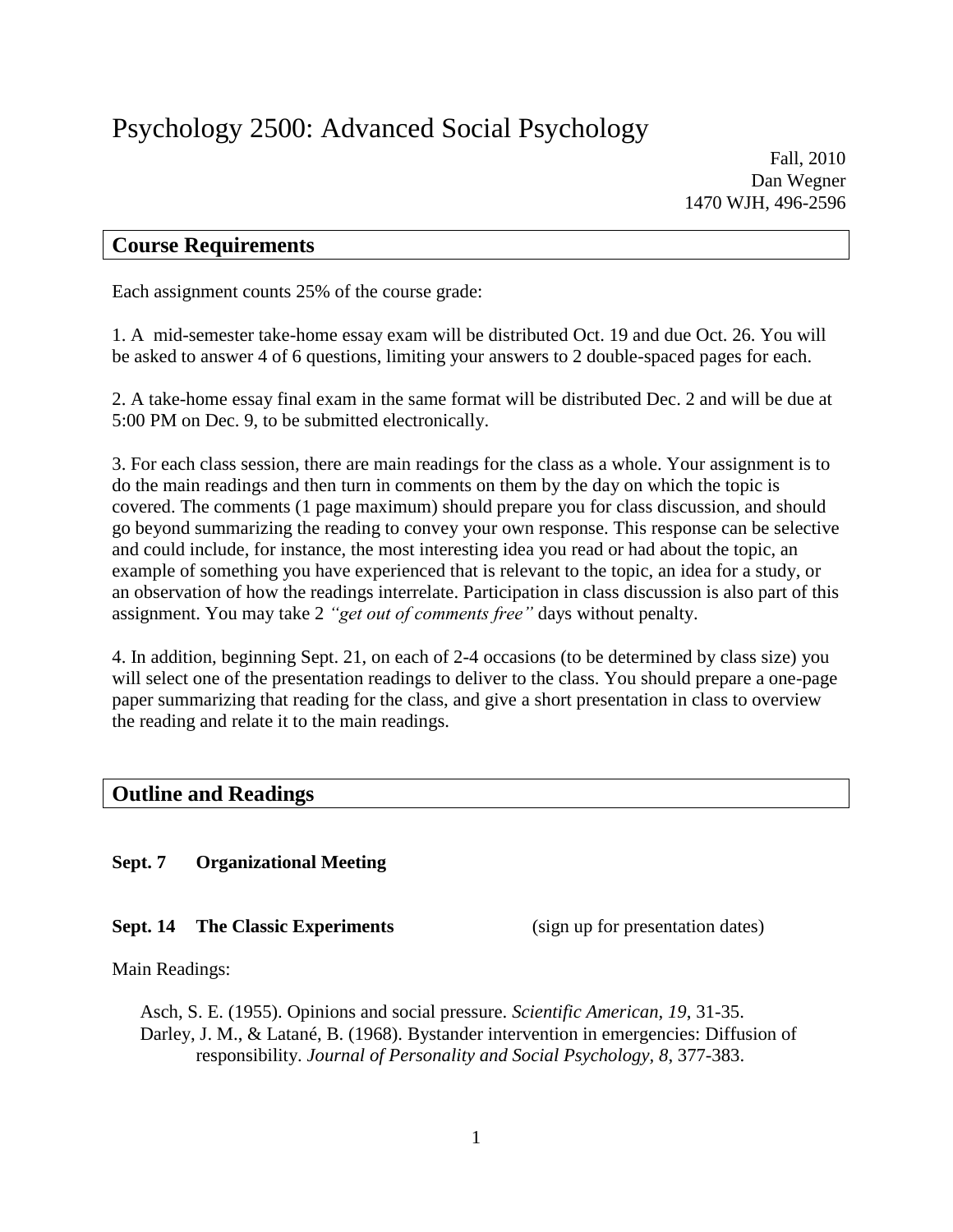Festinger, L., & Carlsmith, J. M. (1959). Cognitive consequences of forced compliance. *Journal of Abnormal and Social Psychology, 58*, 203-210.

- Milgram, S. (1963). Behavioral study of obedience. *Journal of Abnormal and Social Psychology, 67*, 371-378.
- Schachter, S., & Singer, J. E. (1962). Cognitive, social, and physiological determinants of emotional state. *Psychological Review, 69*, 379-399.

# Background:

- Burger, J. M. (2009). Replicating Milgram: Would people still obey today? *American Psychologist, 64*, 1-11.
- Reeder, G. D., Monroe, A. E., & Pryor, J. B. (2008). Impressions of Milgram's obedient teachers: Situational cues inform inferences about motives and traits. *Journal of Personality and Social Psychology, 95*, 1-17.
- Ross, L., & Nisbett, R. E. (1992). *The person and the situation.* New York: McGraw-Hill. (Chapter 2: The power of the situation)
- Wegner, D. M., & Gilbert, D. T. (2000). Social psychology--the science of human experience. In H. Bless & J. P. Forgas (Eds.), *The message within: Subjective experience in social cognition and behavior* (pp. 1-9). Philadelphia, PA: Psychology Press.

#### **Sept. 21 Social Psychological Methods**

# Main Readings:

Wilson, T. D., Aronson, E., & Carlsmith, K. (2010). The art of laboratory experimentation. In S. T. Fiske, D. T. Gilbert, & G. Lindzey (Eds.), *Handbook of social psychology* (Vol. 1, pp. 49-79). Boston, MA: McGraw-Hill.

- Cleland, C. E. (2001). Methodological and epistemic differences between historical science and experimental science. *Philosophy of Science, 69*, 474-496.
- Miller, A. G., Gordon, A. K., & Buddie, A. M. (1999). Accounting for evil and cruelty: Is to explain to condone? *Personality and Social Psychology Review, 3,* 254-268.
- Orne, M. T. (1962). On the social psychology of the psychological experiment: With particular reference to demand characteristics and their implications. *American Psychologist, 17,* 776-783.
- Sherman, S. J. (1980). On the self-erasing nature of errors of prediction, *Journal of Personality and Social Psychology, 39*, 211-221.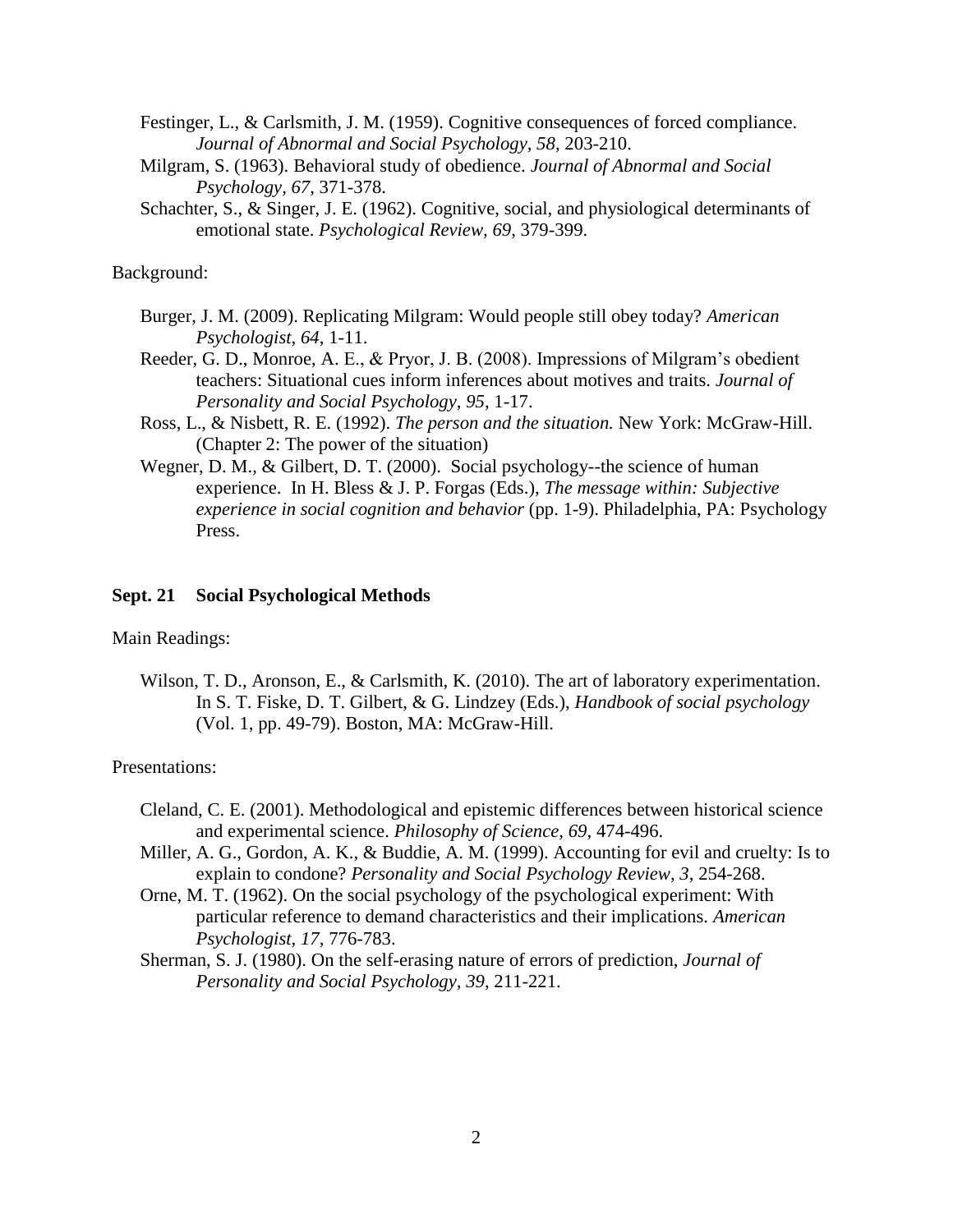Background:

- Henrich, J., Heine, S. J., & Norenzayan, A. (2010). The weirdest people in the world? *Behavioral and Brain Sciences, 33,* 61-83.
- Rosenthal, R. (1994). Interpersonal expectancy effects: A 30-year perspective. *Current Directions in Psychological Science, 3,* 176-179.

# **Sept. 28 Emotions**

Main Readings:

- Ekman, P. (1984). Expression and the nature of emotion. In K. Scherer & P. Ekman (Eds)., *Approaches to emotion* (pp. 319-343). Hillsdale, NJ: Erlbaum.
- Niedenthal, P. M., Barsalou, L. W., Winkielman, P., Krauth-Gruber-S., & Ric, F. (2005). Embodiment in attitudes, social perception, and emotion. *Personality and Social Psychology Review, 9,* 184-211.
- Zajonc, R. B. (1980). Feeling and thinking: Preferences need no inferences. *American Psychologist, 35*, 151-175.

Presentations:

- Rozin, P., Millman, L., & Nemeroff, C. (1986). Operation of the laws of sympathetic magic in disgust and other domains. *Journal of Personality and Social Psychology, 50*, 703- 712.
- Chandler, J., & Schwartz, N. (2009). How extending your middle finger affects your perception of others: Learned movements influence concept accessibility. *Journal of Experimental Social Psychology, 45,* 123-128.
- Schnall, S., Roper, J., & Fessler, D. M. T. (2010). Elevation leads to altruistic behavior. *Psychological Science, 21*, 315-320.
- Tracy, J. L., & Robins, R. W. (2008). The nonverbal expression of pride: Evidence for crosscultural recognition. *Journal of Personality and Social Psychology, 94,* 316-330.

# Background:

- Wilson, T. D., & Gilbert, D. T. (2003). Affective forecasting. In M. Zanna (Ed.), *Advances in experimental social psychology*, Vol. 35 (pp. 345-411). New York: Elsevier.
- Olson, J. M., & Stone, J. (2005). The influence of behavior on attitudes. In D. Albarracin, B. Johnson, & M. Zanna (Eds), *Handbook of Attitudes* (pp. 223-271). Mahwah, NJ: Erlbaum.

# **Oct. 5 Self-Understanding**

Main Readings: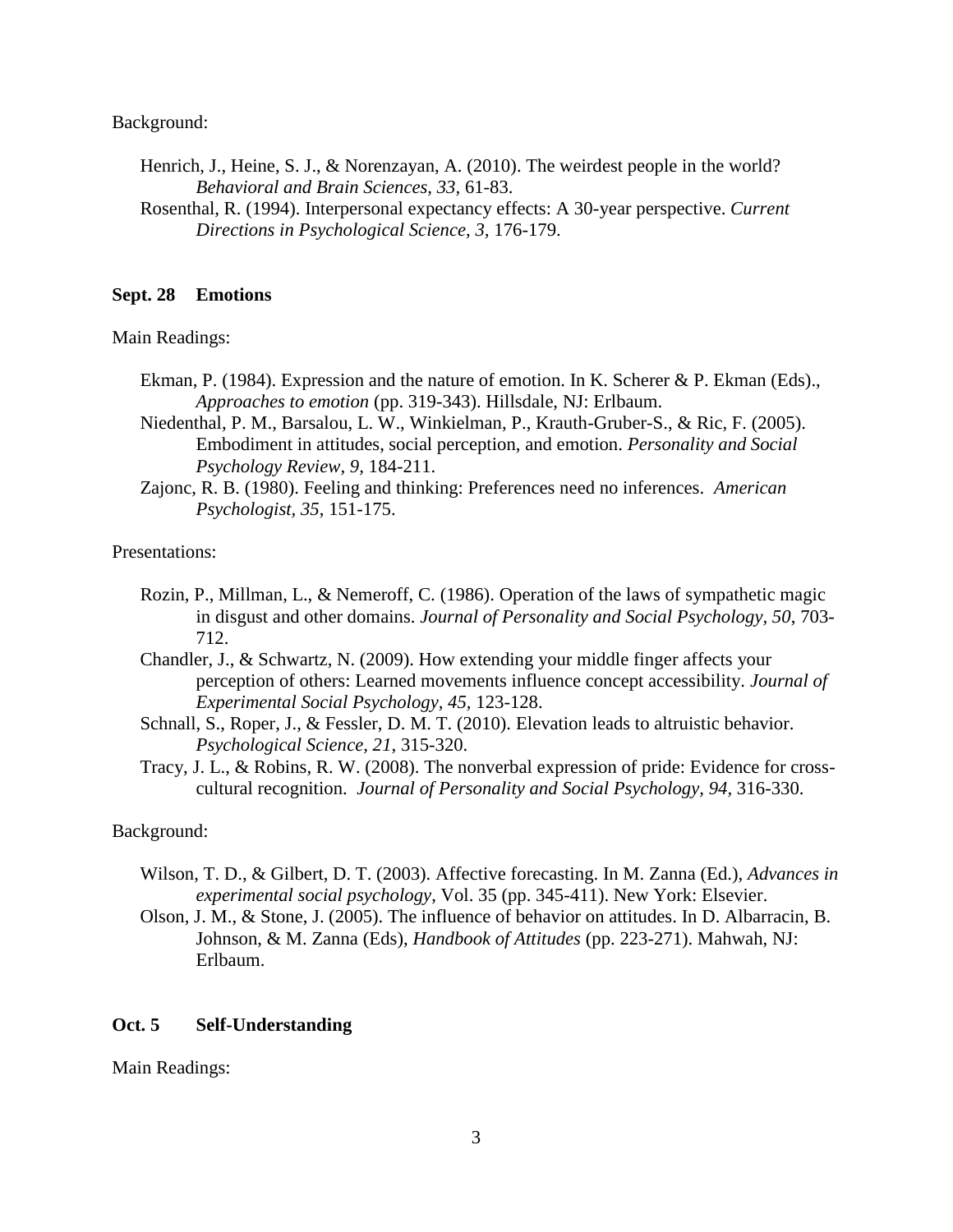- Dijksterhuis, A., & Nordgren, L. F. (2006). A theory of unconscious thought. *Perspectives on Psychological Science, 1,* 95-109.
- Harmon-Jones, E., & Mills, J. (1999). An introduction to cognitive dissonance theory and an overview of current perspectives on the theory. In E. Harmon-Jones & J. Mills (Ed.), *Cognitive dissonance* (pp. 3-21). Washington, DC: American Psychological Association.
- Nisbett, R. E., & Wilson, T. D. (1977). Telling more than we can know: Verbal reports on mental processes. *Psychological Review, 84*, 231-259.

# Presentations:

- Arndt, J., Cook, A., Goldenberg, J. L., & Cox, C. R., (2007). Cancer and the threat of death: The cognitive dynamics of death thought-suppression and its impact on behavioral health intentions. *Journal of Personality and Social Psychology, 92,* 12-29.
- Comer, R. & Laird, J. D. (1975). Choosing to suffer as a consequence of expecting to suffer: Why do people do it? *Journal of Personality and Social Psychology, 32,* 92-101.
- Gallup, G. G., Jr. (1977). Self-recognition in primates: A comparative approach to the bidirectional properties of consciousness. *American Psychologist, 32*, 329-338.
- Pelham, B. W., Mirenberg, M. C., & Jones, J. T. (2002). Susie sells seashells by the seashore: Implicit egotism and major life decisions. *Journal of Personality and Social Psychology, 82,* 469-487.

#### Background:

- Bem, D. (1972). Self-perception theory. In L. Berkowitz (Ed.), *Advances in experimental social psychology* (Vol. 6). New York: Academic Press.
- Vallacher, R. R., & Wegner, D. M. (1987). What do people think they're doing? Action identification and human behavior. *Psychological Review, 94*, 3-15.
- Wicklund, R. A. (1975). Objective self-awareness. In L. Berkowitz (Ed.), Advances in experimental social psychology (Vol. 8, pp. 233-275). New York: Academic Press.

# **Oct. 12 Consciousness, Automaticity, and Priming**

# Main Readings:

Bargh, J. A., & Chartrand, T. L. (1999). The unbearable automaticity of being. *American Psychologist, 54,* 462-479.

Wegner, D. M. (1994). Ironic processes of mental control. *Psychological Review, 101*, 34-52.

Wegner, D. M., & Wheatley, T. P. (1999). Apparent mental causation: Sources of the experience of will. *American Psychologist, 54*, 480-492.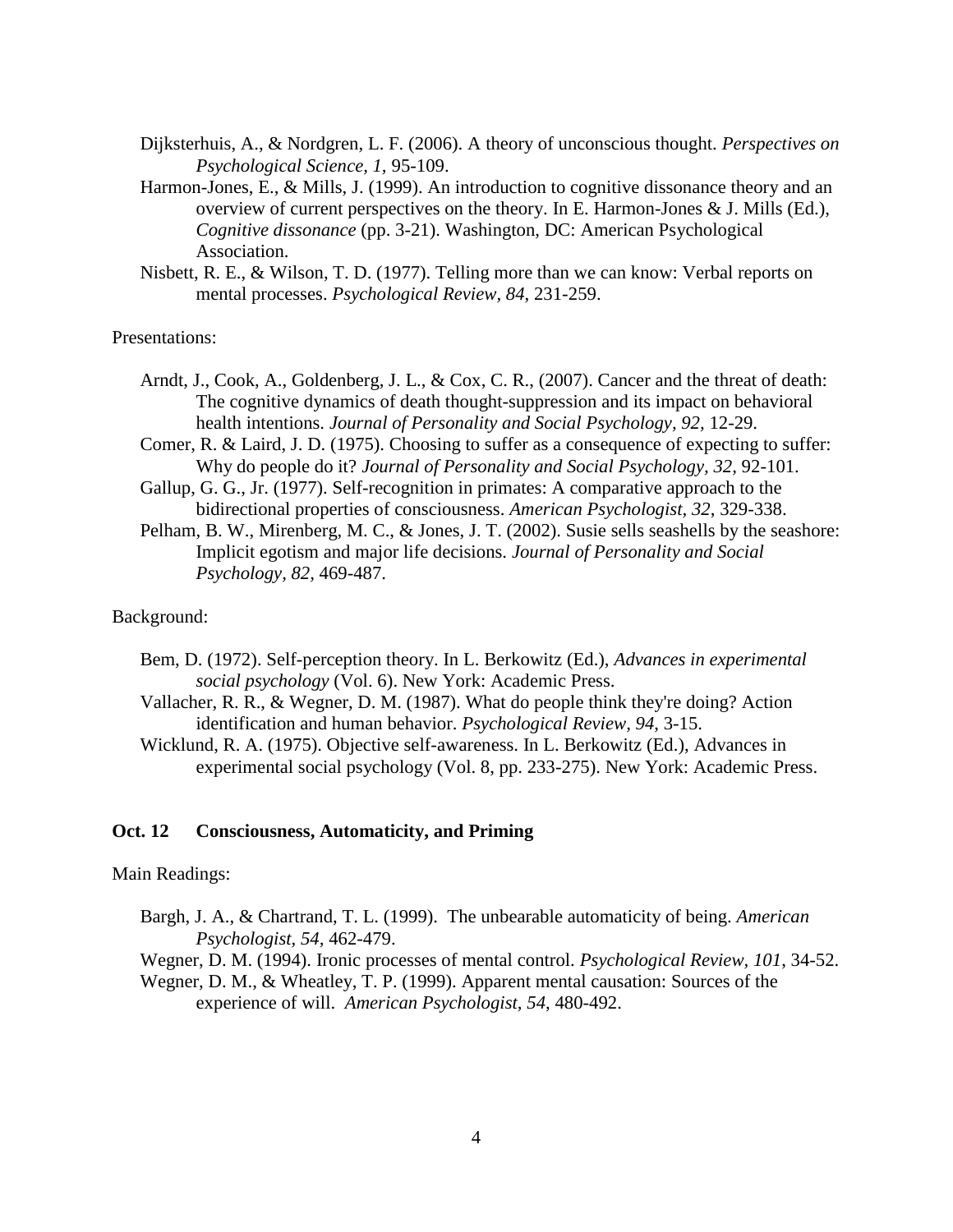Presentations:

- Ambady, N., & Rosenthal, R. (1993). Half a minute: Predicting teacher evaluations from thin slices of nonverbal behavior and physical attractiveness. *Journal of Personality & Social Psychology 64*, 431-441.
- Damisch, L., Stoberock, B., & Mussweiler, T. (2010). Keep your fingers crossed! How superstition improves performance. *Psychological Science,* DOI: 10.1177/0956797610372631
- Slepian, M. L., Weisbuch, M., Rutchick, A. M., Newman, L. S., & Ambady, N. (2010). Shedding light on insight: Priming bright ideas. *Journal of Experimental Social Psychology, 46,* 696-700.
- Vohs, K. D., Mead, N. L., & Goode, M. R. (2006). The psychological consequences of money. *Science, 314,* 1154-1156.

#### Background:

- Bargh, J. A., & Chartrand, T. L. (2000). The mind in the middle: A practical guide to priming and automaticity research. In H. T. Reis & C. M. Judd (Eds.), *Handbook of research methods in social and personality psychology* ( pp. 253-285). New York: Cambridge University Press.
- Custers, R. & Aarts, H. (2010). The unconscious will: How the pursuit of goals operates outside conscious awareness. *Science, 329 ,* 47-50.
- Langer, E. J. (1989). Minding matters: The consequences of mindlessness-mindfulness. In L. Berkowitz (Ed.), *Advances in experimental social psychology* (Vol. 22, pp 137-174). San Diego, CA: Academic Press.
- Taylor, S. E., & Brown, J. D. (1988). Illusion and well-being: A social psychological perspective on mental health. *Psychological Bulletin, 103*, 193-210.

# **Oct. 19 Social Neuroscience** (mid-semester exam distributed)

Main readings:

Heatherton, T. F., & Wheatley, T. (2010). Social neuroscience. In R. F. Baumester & E. J. Finkel (Eds.). *Advanced social psychology* (pp. 575-612). New York: Oxford University Press.

http://www.youtube.com/watch?v=FQjgsQ5G8ug

- Eisenberger, N. I., Lieberman, M. D., & Williams, K. D. (2003). Does rejection hurt? An fMRI study of social exclusion. *Science, 302*, 290-292.
- Gailliot, M. T., Baumeister, R. F., Schmeichel, B. J., DeWall, C. N., Maner, J. K., Plant, E. A., Tice, D. M., & Brewer, L. E. (2007). Self-control relies on glucose as a limited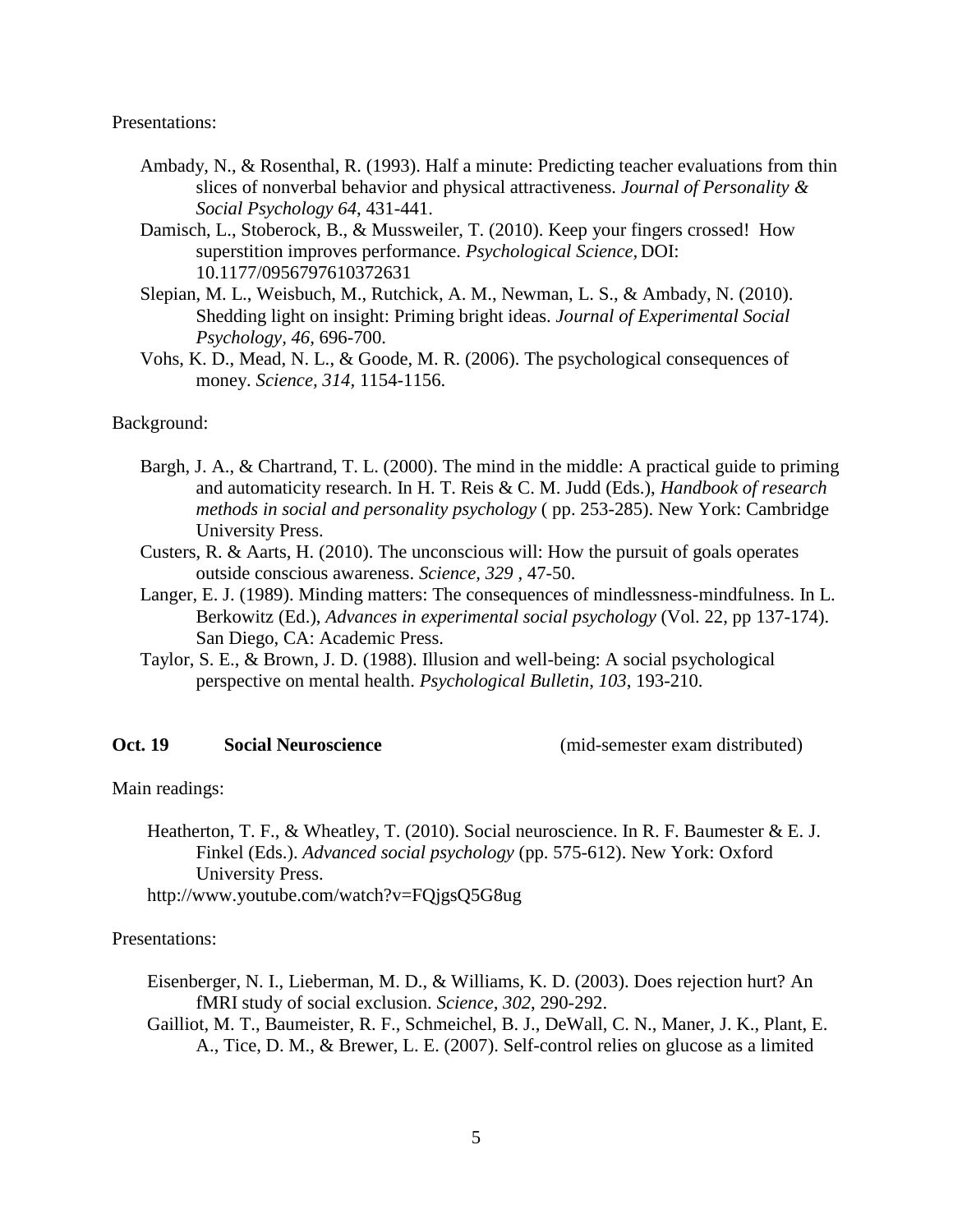energy source: Willpower is more than a metaphor. *Journal of Personality and Social Psychology, 92,* 325-336.

- Greene, J. D., Sommerville, R. B., Nystrom, L. E., Darley, J. M., & Cohen, J. D. (2001). An FMRI investigation of emotional engagement in moral judgment. *Science, 293,* 2105.
- Mitchell, J. P. (2009). Inferences about mental states. *Philosophical Transactions of the Royal Society B: Biological Sciences, 364,* 1309-1316.
- Phelps, E. A., O'Connor, K. J., Cunningham, W. A. Funayama, E. S., Cagenby, J. C., Gore, J. C., & Banaji, M. (2000). Performance on indirect measures of race evaluation predicts amygdala activation. *Journal of Cognitive Neuroscience, 12,* 729-738.

Background:

- Adolphs, R. (2003). Cognitive neuroscience of human social behavior. *Nature Reviews Neurosciece, 4,* 165-178.
- Blakemore, S. J., Winson, J., & Frith, U. (2004). Social cognitive neuroscience: Where are we heading? *Trends in Cognitive Sciences, 8*, 216-222.
- Klein, S. B., & Kihlstrom, J.F. (1998). On bridging the gap between social-personality psychology and neuropsychology. *Personality and Social Psychology Review, 2,* 228- 242.
- Singer, T., Seymour, B., O'Doherty, J., Kaube, H., Dolan, R. J., & Frith, C. D. (2004). Empathy for pain involves the affective but not sensory components of pain. *Science, 303,* 1157-1162.

### **Oct. 26 Mid-Semester Exam Due**

# **Nov. 2 Mind Perception**

Main Readings:

- Epley, N., Waytz, A., & Cacioppo, J. (2007). On seeing human: A three-factor theory of anthropomorphism. *Psychological Review, 114,* 864-886.
- Gray, H., Gray, K., & Wegner, D. M. (2007). Dimensions of mind perception. *Science, 315,*  619.
- Waytz, A., Gray, K., Epley, N., & Wegner, D. M. (2010). Causes and consequences of mind perception. *Trends in Cognitive Science.*

- Barrett, J. L., & Keil, F. C. (1996). Conceptualizing a nonnatural entity: Anthropomorphism and God concepts. *Cognitive Psychology, 31*, 219-247.
- Goff, P. A., Eberhardt, J. L., Williams, M. J., & Jackson, M. C. (2008). Not yet human: Implicit knowledge, historical dehumanization, and contemporary consequences. *Journal of Personality and Social Psychology, 94,* 292-306.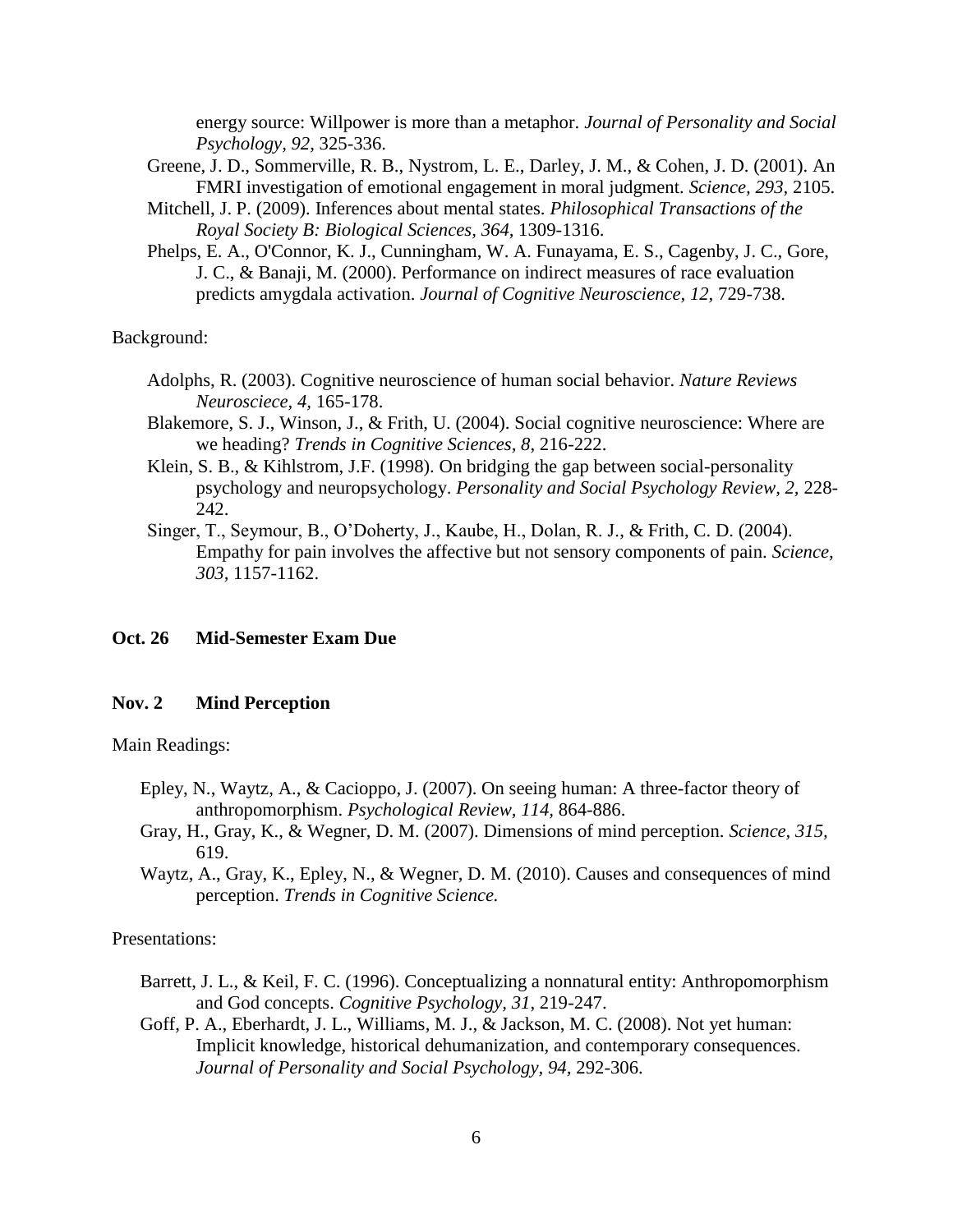- Looser, C., & Wheatley, T. (2010). The tipping point of animacy: How, when, and where we perceive life in a face. *Psychological Science*.
- Platek, S. M., Critton, S. R., Myers, T. E., & Gallup, G. G., Jr. (2003). Contagious yawning: The role of self-awareness and mental state attribution. *Cognitive Brain Research, 17,*  223-227.

# Background:

Dennett, D. (1997). *Kinds of minds.* New York: Basic Books.

- Heider, F. (1958). *The psychology of interpersonal relations.* New York: Wiley.
- Jones, E. E., Kanouse, D. E., Kelley, H. H., Nisbett, R. E., Valins, S., and Weiner, B. (Eds.) (1972). *Attribution: Perceiving the causes of behavior*. Morristown, NJ: General Learning Press.
- Nisbett, R. E., & Ross, L. (1980). *Human inference: Strategies and shortcomings of social judgment*. Englewood Cliffs, NJ: Prentice Hall.

## **Nov. 9 Social Cognition and Stereotyping**

#### Main Readings:

- Fiske, S. T., Cuddy, A., Glick, P., & Xu, J.. (2002). A model of (often mixed) stereotype content: Competence and warmth respectively follow from perceived status and competition. *Journal of Personality and Social Psychology, 82,* 878-902.
- Greenwald, A. G., & Krieger, L. H. (2006). Implicit bias: Scientific foundations. *California Law Review, 94,* 945-967.
- Macrae, C. N., Bodenhausen, G V., Milne, A. B. , & Jetten, J. (1994). Out of mind but back in sight: Stereotypes on the rebound. *Journal of Personality and Social Psychology, 67,* 808-817.
- Steele, C. M. & Aronson, J. (1995). Stereotype threat and the intellectual test performance of African Americans. *Journal of Personality and Social Psychology, 69*, 797-811.

- Dar-Nimrod, I., & Heine, S. J. (2007). Exposure to scientific theories affects women's math performance. *Science, 314,* 435.
- Schimel, J., et al. (1999). Stereotypes and terror management: Evidence that mortality salience enhances stereotypic thinking and preferences. *Journal of Personality and Social Psychology, 77,* 905-926.
- Vaes, J. (2010). "We are people": Ingroup humanization as an existential defense. *Journal of Personality and Social Psychology, 98*, 750-760.
- Willis, J., & Todorov, A. (2006). First impressions: Making up your mind after a 100-ms exposure to a face. *Psychological Science, 17,* 592-598.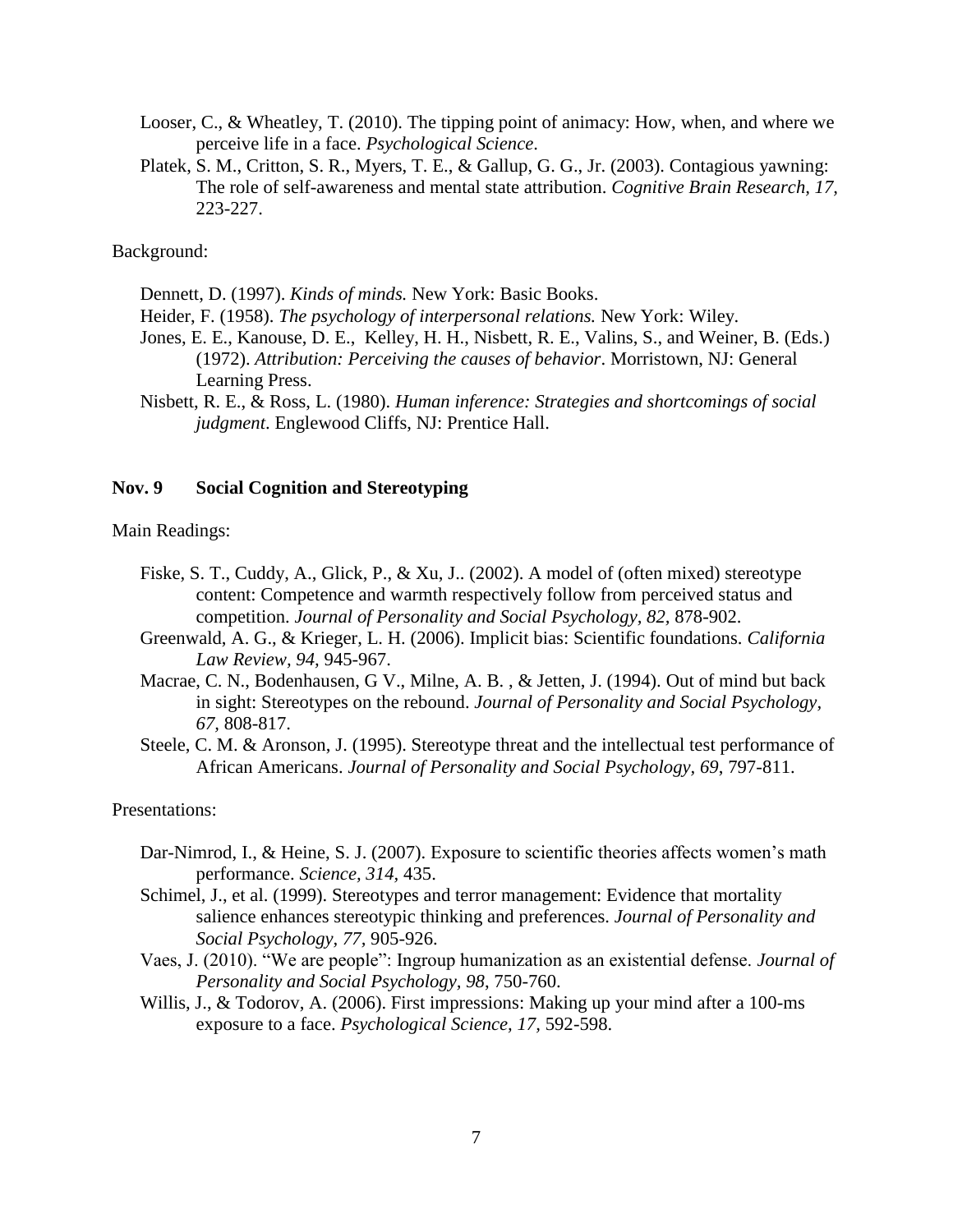Background:

- Devine, P. G. (1989). Stereotypes and prejudice: Their automatic and controlled components. *Journal of Personality and Social Psychology, 56,* 5-18.
- Macrae, C. N. & Bodenhausen, G. V. (2000). Social cognition: Thinking categorically about others. *Annual Review of Psychology, 51*, 93-120.
- Monin, B., & Miller, D. T. (2001). Moral credentials and the expression of prejudice. *Journal of Personality and Social Psychology, 81,* 33-43.

# **Nov. 16 Social Evolution**

Main Readings:

- Buss, D. M., & Schmitt, D. P. (1993). Sexual strategies theory: A contextual evolutionary analysis of human mating. *Psychological Review, 100*, 204-232.
- Kaighobadi, F., Schackelford, T. K., & Goetz, A. T. (2009). From mate retention to murder: Evolutionary psychological perspectives on men's partner-directed violence. *Review of General Psychology, 13,* 327-334.
- Hare, B., Brown, M., Williamson, C., & Thomasello, M. (2002). The domestication of social cognition in dogs. *Science, 298*, 1634-1636.

# Presentations:

- Campbell, A. (1999). Staying alive: Evolution, culture, and women's intra-sexual aggression. *Behavioral & Brain Sciences, 22*, 203-252.
- Gangestad, S. W., Simpson, J. A., Cousins, A. J., Garver-Apgar, C. E., & Cristensen, P. N. (2004). Women's preferences for male behavioral displays change across the menstrual cycle. *Psychological Science, 15,* 203-207.
- Griskevicius, V., Tybur, J. M., Sundie, J. M., Cialdini, R. B., Miller, G. F., & Kenrick, D. T. (2007). Blatant benevolence and conspicuous consumption: When romantic motives elicit strategic costly signals. *Journal of Personality and Social Psychology, 93,* 85- 102.
- Mortensen, C. R., Becker, D. V., Ackerman, J. M., Neuberg, S. L., & Kenrick, D. T. (2010). Infection breeds reticence: The effects of disease salience on self-perceptions of personality and behavioral avoidance tendencies. *Psychological Science, 21,* 440-447.

# Background:

- Buss, D. M. (1989). Sex differences in human mate preferences: Evolutionary hypotheses tested in 37 cultures. *Behavioral and Brain Sciences, 12*, 1-49.
- Conway, L. G., III, & Schaller, M. (2002). On the verifiability of evolutionary psychological theories: An analysis of the psychology of scientific persuasion. *Personality and Social Psychology Review, 6*, 152-166.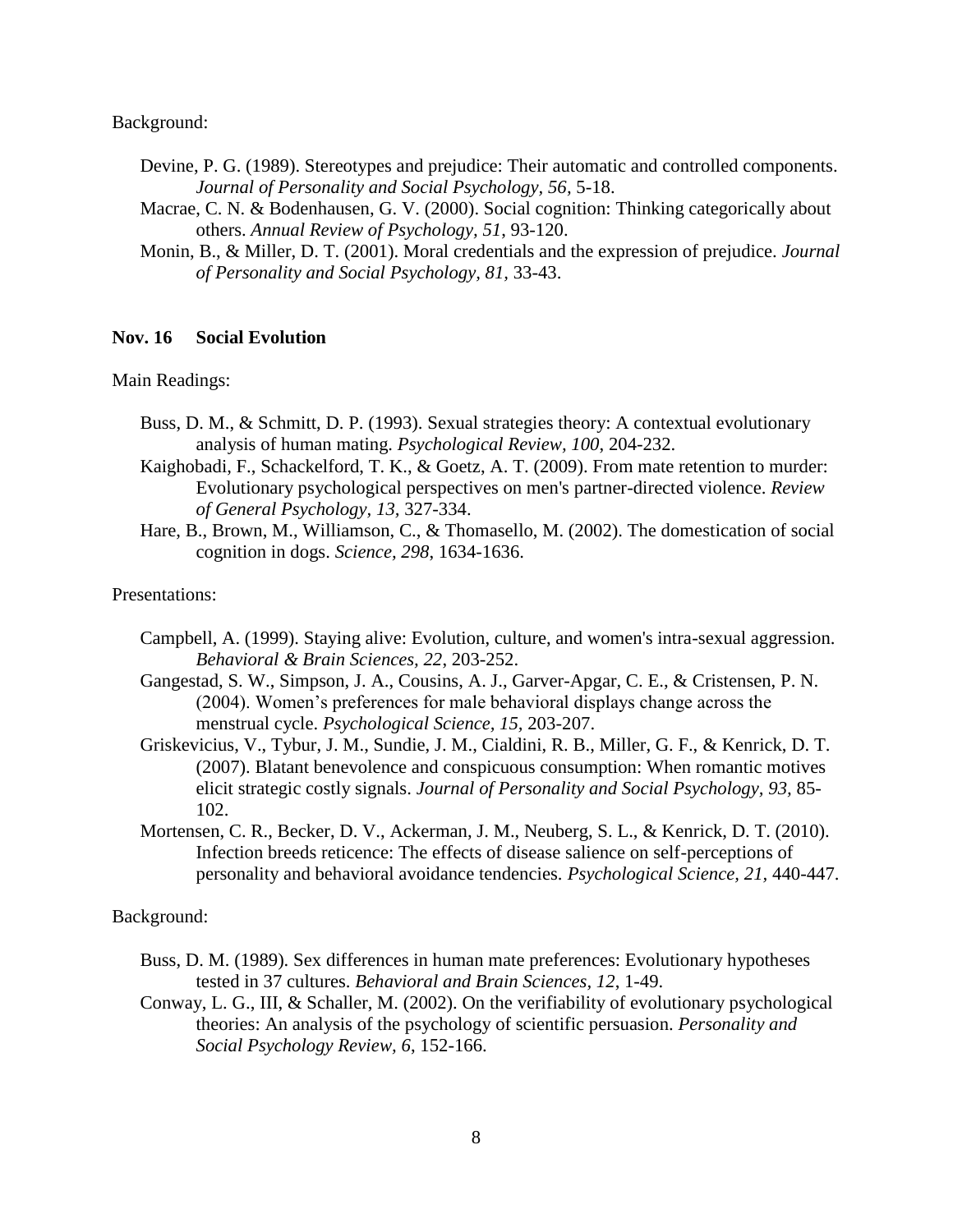Harris, C. R. (2003). A review of sex differences in sexual jealousy, including self-report data, psychophysiological responses, interpersonal violence, and morbid jealousy. *Personality and Social Psychology Review, 7*, 102-128.

# **Nov. 23 Morality**

# Main Readings:

- Haidt, J. (2001). The emotional dog and its rational tail: A social intuitionist approach to moral judgment. *Psychological Review, 108*, 814-834.
- Janoff-Bulman, R., Sheikh, S., & Hepp, S. (2009). Proscriptive versus prescriptive morality: Two faces of moral regulation. *Journal of Personality and Social Psychology, 96*, 521-537.
- Walster, E., Berscheid, E., & Walster, G. W. (1973). New directions in equity research. *Journal of Personality and Social Psychology, 25*, 151-176.

# Presentations:

- Baumeister, R. F., Stillwell, A., & Wotman, S. R. (1990). Victim and perpetrator accounts of interpersonal conflict: Autobiographical narratives about anger. *Journal of Personality and Social Psychology, 59,* 994-1005.
- Greene, J. D., Morelli, S. A., Lowenberg, K., Nystrom, L. E., & Cohen, J. D. (2007). Cognitive load selectively interferes with utilitarian moral judgment. *Cognition, 107,*  1144-1154.
- Graham, J., Haidt, J., & Nosek, B. N. (2009). Liberals and conservatives rely on different sets of moral foundations. *Journal of Personality and Social Psychology, 96,* 1029- 1046.
- Zhong, C., & Liljenquist, K. (2006). Washing away your sins: Threatened morality and physical cleansing. *Science, 313,* 1451-1452.

# Background:

- Gray, K., & Wegner, D. M. (2009). Moral typecasting: Divergent perceptions of moral agents and moral patients. *Journal of Personality and Social Psychology*.
- Schnall, S., Haidt, J., Clore, G. L., & Jordan, A. H. (2008). Disgust as embodied moral judgment. *Personality and Social Psychology Bulletin, 32*, 1096-1109.
- Zhong, C., Bohns, V. K., & Gino, F. (2010). Good lamps are the best police: Darkness increases dishonesty and self-interested behavior. *Psychological Science, 21,* 311- 314.
- Zitek, E. M., Jordan, A. H., Monin, B., & Leach, F. R. (2010). Victim entitlement to behave selfishly. *Journal of Personality and Social Psychology, 98,* 245-255.